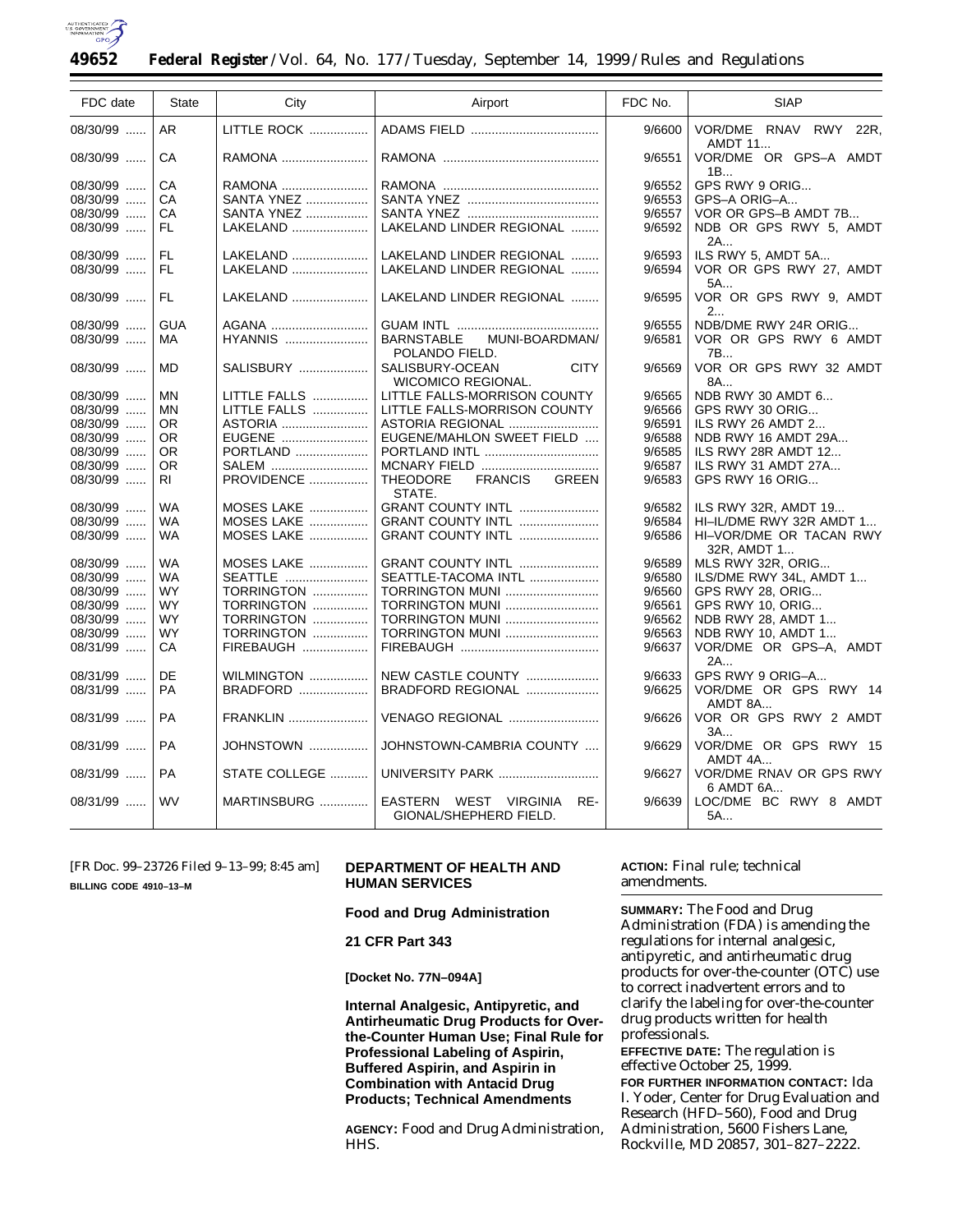**SUPPLEMENTARY INFORMATION:** FDA has discovered that inadvertent errors were incorporated into the agency's regulations for internal analgesic, antipyretic, and antirheumatic drug products (21 CFR part 343), that published on October 23, 1998 (63 FR 56802). This document corrects those errors and clarifies the labeling for overthe-counter drug products written for health professionals. Publication of this document constitutes final action under the Administrative Procedure Act (5 U.S.C. 553). FDA has determined that notice and public comment are unnecessary because this amendment is nonsubstantive.

#### **List of Subjects in 21 CFR Part 343**

Labeling, Over-the-counter drugs. Therefore, under the Federal Food, Drug, and Cosmetic Act and under authority delegated to the Commissioner of Food and Drugs, 21 CFR part 343 is amended as follows:

# **PART 343—INTERNAL ANALGESIC, ANTIPYRETIC, AND ANTIRHEUMATIC DRUG PRODUCTS FOR OVER-THE-COUNTER HUMAN USE**

1. The authority citation for 21 CFR part 343 continues to read as follows:

**Authority:** 21 U.S.C. 321, 351, 352, 353, 355, 360, 371.

2. Section 343.80 is amended by revising paragraph  $(a)(1)$  to read as follows:

### **§ 343.80 Professional labeling.**

 $(a) * * * *$ 

(1) The labeling contains the following prescribing information under the heading ''Comprehensive Prescribing Information'' and the subheadings ''Description,'' ''Clinical Pharmacology," "Clinical Studies, ''Animal Toxicology,'' ''Indications and Usage,'' ''Contraindications,'' ''Warnings,'' ''Precautions,'' ''Adverse Reactions,'' ''Drug Abuse and Dependence,'' ''Overdosage,'' ''Dosage and Administration,'' and ''How Supplied'' in the exact language and the exact order provided as follows:

# **COMPREHENSIVE PRESCRIBING INFORMATION**

# **DESCRIPTION**

(*Insert the proprietary name and the established name (if any) of the drug, type of dosage form (followed by the phrase ''for oral administration''), the established name(s) and quantity of the active ingredient(s) per dosage unit, the total sodium content in milligrams per dosage unit if the sodium content of a single recommended dose is 5 milligrams or more, the established name(s) (in alphabetical order) of any inactive ingredient(s) which may cause an allergic*

*hypersensitivity reaction, the pharmacological or therapeutic class of the drug, and the chemical name(s) and structural formula(s) of the drug*.) Aspirin is an odorless white, needle-like crystalline or powdery substance. When exposed to moisture, aspirin hydrolyzes into salicylic and acetic acids, and gives off a vinegaryodor. It is highly lipid soluble and slightly soluble in water.

# **CLINICAL PHARMACOLOGY**

#### Mechanism of Action

Aspirin is a more potent inhibitor of both prostaglandin synthesis and platelet aggregation than other salicylic acid derivatives. The differences in activity between aspirin and salicylic acid are thought to be due to the acetyl group on the aspirin molecule. This acetyl group is responsible for the inactivation of cyclo-oxygenase via acetylation.

#### Pharmacokinetics

*Absorption:* In general, immediate release aspirin is well and completely absorbed from the gastrointestinal (GI) tract. Following absorption, aspirin is hydrolyzed to salicylic acid with peak plasma levels of salicylic acid occurring within 1–2 hours of dosing (see **Pharmacokinetics**—*Metabolism*). The rate of absorption from the GI tract is dependent upon the dosage form, the presence or absence of food, gastric pH (the presence or absence of GI antacids or buffering agents), and other physiologic factors. Enteric coated aspirin products are erratically absorbed from the GI tract.

*Distribution:* Salicylic acid is widely distributed to all tissues and fluids in the body including the central nervous system (CNS), breast milk, and fetal tissues. The highest concentrations are found in the plasma, liver, renal cortex, heart, and lungs. The protein binding of salicylate is concentration-dependent, i.e., nonlinear. At low concentrations (< 100 micrograms/ milliliter (µg/mL)), approximately 90 percent of plasma salicylate is bound to albumin while at higher concentrations  $(> 400 \mu g/mL)$ , only about 75 percent is bound. The early signs of salicylic overdose (salicylism), including tinnitus (ringing in the ears), occur at plasma concentrations approximating 200 µg/mL. Severe toxic effects are associated with levels > 400 µg/mL. (See **Adverse Reactions** and **Overdosage**.)

*Metabolism:* Aspirin is rapidly hydrolyzed in the plasma to salicylic acid such that plasma levels of aspirin are essentially undetectable 1–2 hours after dosing. Salicylic acid is primarily conjugated in the liver to form salicyluric acid, a phenolic glucuronide, an acyl glucuronide, and a number of minor metabolites. Salicylic acid has a plasma halflife of approximately 6 hours. Salicylate metabolism is saturable and total body clearance decreases at higher serum concentrations due to the limited ability of the liver to form both salicyluric acid and phenolic glucuronide. Following toxic doses (10–20 grams (g)), the plasma half-life may be increased to over 20 hours.

*Elimination:* The elimination of salicylic acid follows zero order pharmacokinetics;

(i.e., the rate of drug elimination is constant in relation to plasma concentration). Renal excretion of unchanged drug depends upon urine pH. As urinary pH rises above 6.5, the renal clearance of free salicylate increases from < 5 percent to > 80 percent. Alkalinization of the urine is a key concept in the management of salicylate overdose. (See **Overdosage**.) Following therapeutic doses, approximately 10 percent is found excreted in the urine as salicylic acid, 75 percent as salicyluric acid, and 10 percent phenolic and 5 percent acyl glucuronides of salicylic acid.

#### Pharmacodynamics

Aspirin affects platelet aggregation by irreversibly inhibiting prostaglandin cyclo-oxygenase. This effect lasts for the life of the platelet and prevents the formation of the platelet aggregating factor thromboxane A2. Nonacetylated salicylates do not inhibit this enzyme and have no effect on platelet aggregation. At somewhat higher doses, aspirin reversibly inhibits the formation of prostaglandin  $I_2$  (prostacyclin), which is an arterial vasodilator and inhibits platelet aggregation.

At higher doses aspirin is an effective antiinflammatory agent, partially due to inhibition of inflammatory mediators via cyclo-oxygenase inhibition in peripheral tissues. In vitro studies suggest that other mediators of inflammation may also be suppressed by aspirin administration, although the precise mechanism of action has not been elucidated. It is this nonspecific suppression of cyclo-oxygenase activity in peripheral tissues following large doses that leads to its primary side effect of gastric irritation. (See **Adverse Reactions**.)

#### **CLINICAL STUDIES**

*Ischemic Stroke and Transient Ischemic Attack (TIA):* In clinical trials of subjects with TIA's due to fibrin platelet emboli or ischemic stroke, aspirin has been shown to significantly reduce the risk of the combined endpoint of stroke or death and the combined endpoint of TIA, stroke, or death by about 13–18 percent.

*Suspected Acute Myocardial Infarction (MI):* In a large, multi-center study of aspirin, streptokinase, and the combination of aspirin and streptokinase in 17,187 patients with suspected acute MI, aspirin treatment produced a 23-percent reduction in the risk of vascular mortality. Aspirin was also shown to have an additional benefit in patients given a thrombolytic agent.

*Prevention of Recurrent MI and Unstable Angina Pectoris:* These indications are supported by the results of six large, randomized, multi-center, placebo-controlled trials of predominantly male post-MI subjects and one randomized placebo-controlled study of men with unstable angina pectoris. Aspirin therapy in MI subjects was associated with a significant reduction (about 20 percent) in the risk of the combined endpoint of subsequent death and/or nonfatal reinfarction in these patients. In aspirintreated unstable angina patients the event rate was reduced to 5 percent from the 10 percent rate in the placebo group.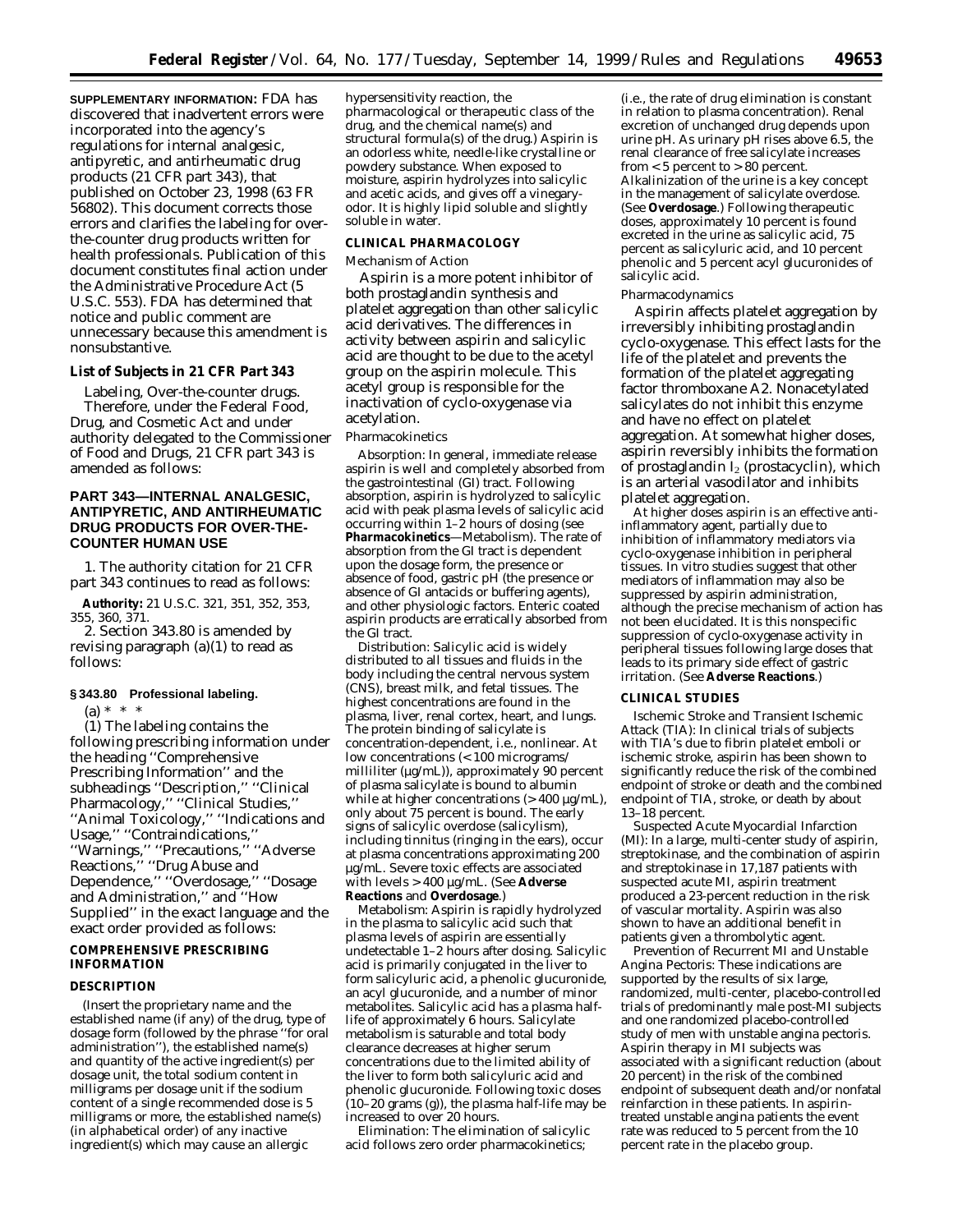*Chronic Stable Angina Pectoris:* In a randomized, multi-center, double-blind trial designed to assess the role of aspirin for prevention of MI in patients with chronic stable angina pectoris, aspirin significantly reduced the primary combined endpoint of nonfatal MI, fatal MI, and sudden death by 34 percent. The secondary endpoint for vascular events (first occurrence of MI, stroke, or vascular death) was also significantly reduced (32 percent).

*Revascularization Procedures:* Most patients who undergo coronary artery revascularization procedures have already had symptomatic coronary artery disease for which aspirin is indicated. Similarly, patients with lesions of the carotid bifurcation sufficient to require carotid endarterectomy are likely to have had a precedent event. Aspirin is recommended for patients who undergo revascularization procedures if there is a preexisting condition for which aspirin is already indicated.

*Rheumatologic Diseases:* In clinical studies in patients with rheumatoid arthritis, juvenile rheumatoid arthritis, ankylosing spondylitis and osteoarthritis, aspirin has been shown to be effective in controlling various indices of clinical disease activity.

#### **ANIMAL TOXICOLOGY**

The acute oral 50 percent lethal dose in rats is about 1.5 g/kilogram (kg) and in mice 1.1 g/kg. Renal papillary necrosis and decreased urinary concentrating ability occur in rodents chronically administered high doses. Dose-dependent gastric mucosal injury occurs in rats and humans. Mammals may develop aspirin toxicosis associated with GI symptoms, circulatory effects, and central nervous system depression. (See **Overdosage**.)

#### **INDICATIONS AND USAGE**

*Vascular Indications (Ischemic Stroke, TIA, Acute MI, Prevention of Recurrent MI, Unstable Angina Pectoris, and Chronic Stable Angina Pectoris):* Aspirin is indicated to: (1) Reduce the combined risk of death and nonfatal stroke in patients who have had ischemic stroke or transient ischemia of the brain due to fibrin platelet emboli, (2) reduce the risk of vascular mortality in patients with a suspected acute MI, (3) reduce the combined risk of death and nonfatal MI in patients with a previous MI or unstable angina pectoris, and (4) reduce the combined risk of MI and sudden death in patients with chronic stable angina pectoris.

*Revascularization Procedures (Coronary Artery Bypass Graft (CABG), Percutaneous Transluminal Coronary Angioplasty (PTCA), and Carotid Endarterectomy):* Aspirin is indicated in patients who have undergone revascularization procedures (i.e., CABG, PTCA, or carotid endarterectomy) when there is a preexisting condition for which aspirin is already indicated.

*Rheumatologic Disease Indications (Rheumatoid Arthritis, Juvenile Rheumatoid Arthritis, Spondyloarthropathies, Osteoarthritis, and the Arthritis and Pleurisy of Systemic Lupus Erythematosus (SLE)):* Aspirin is indicated for the relief of the signs and symptoms of rheumatoid arthritis, juvenile rheumatoid arthritis, osteoarthritis,

spondyloarthropathies, and arthritis and pleurisy associated with SLE.

### **CONTRAINDICATIONS**

*Allergy:* Aspirin is contraindicated in patients with known allergy to nonsteroidal anti-inflammatory drug products and in patients with the syndrome of asthma, rhinitis, and nasal polyps. Aspirin may cause severe urticaria, angioedema, or bronchospasm (asthma).

*Reye's Syndrome:* Aspirin should not be used in children or teenagers for viral infections, with or without fever, because of the risk of Reye's syndrome with concomitant use of aspirin in certain viral illnesses.

### **WARNINGS**

*Alcohol Warning:* Patients who consume three or more alcoholic drinks every day should be counseled about the bleeding risks involved with chronic, heavy alcohol use while taking aspirin.

*Coagulation Abnormalities:* Even low doses of aspirin can inhibit platelet function leading to an increase in bleeding time. This can adversely affect patients with inherited (hemophilia) or acquired (liver disease or vitamin K deficiency) bleeding disorders.

*GI Side Effects:* GI side effects include stomach pain, heartburn, nausea, vomiting, and gross GI bleeding. Although minor upper GI symptoms, such as dyspepsia, are common and can occur anytime during therapy, physicians should remain alert for signs of ulceration and bleeding, even in the absence of previous GI symptoms. Physicians should inform patients about the signs and symptoms of GI side effects and what steps to take if they occur.

*Peptic Ulcer Disease:* Patients with a history of active peptic ulcer disease should avoid using aspirin, which can cause gastric mucosal irritation and bleeding.

### **PRECAUTIONS**

#### General

*Renal Failure:* Avoid aspirin in patients with severe renal failure (glomerular filtration rate less than 10 mL/minute).

*Hepatic Insufficiency:* Avoid aspirin in patients with severe hepatic insufficiency.

*Sodium Restricted Diets:* Patients with sodium-retaining states, such as congestive heart failure or renal failure, should avoid sodium-containing buffered aspirin preparations because of their high sodium content.

### Laboratory Tests

Aspirin has been associated with elevated hepatic enzymes, blood urea nitrogen and serum creatinine, hyperkalemia, proteinuria, and prolonged bleeding time.

#### Drug Interactions

*Angiotensin Converting Enzyme (ACE) Inhibitors:* The hyponatremic and hypotensive effects of ACE inhibitors may be diminished by the concomitant administration of aspirin due to its indirect effect on the renin-angiotensin conversion pathway.

*Acetazolamide:* Concurrent use of aspirin and acetazolamide can lead to high serum concentrations of acetazolamide (and

toxicity) due to competition at the renal tubule for secretion.

*Anticoagulant Therapy (Heparin and Warfarin):* Patients on anticoagulation therapy are at increased risk for bleeding because of drug-drug interactions and the effect on platelets. Aspirin can displace warfarin from protein binding sites, leading to prolongation of both the prothrombin time and the bleeding time. Aspirin can increase the anticoagulant activity of heparin, increasing bleeding risk.

*Anticonvulsants:* Salicylate can displace protein-bound phenytoin and valproic acid, leading to a decrease in the total concentration of phenytoin and an increase in serum valproic acid levels.

*Beta Blockers:* The hypotensive effects of beta blockers may be diminished by the concomitant administration of aspirin due to inhibition of renal prostaglandins, leading to decreased renal blood flow, and salt and fluid retention.

*Diuretics:* The effectiveness of diuretics in patients with underlying renal or cardiovascular disease may be diminished by the concomitant administration of aspirin due to inhibition of renal prostaglandins, leading to decreased renal blood flow and salt and fluid retention.

*Methotrexate:* Salicylate can inhibit renal clearance of methotrexate, leading to bone marrow toxicity, especially in the elderly or renal impaired.

*Nonsteroidal Anti-inflammatory Drugs (NSAID's):* The concurrent use of aspirin with other NSAID's should be avoided because this may increase bleeding or lead to decreased renal function.

*Oral Hypoglycemics:* Moderate doses of aspirin may increase the effectiveness of oral hypoglycemic drugs, leading to hypoglycemia.

*Uricosuric Agents (Probenecid and Sulfinpyrazone):* Salicylates antagonize the uricosuric action of uricosuric agents.

Carcinogenesis, Mutagenesis, Impairment of **Fertility** 

Administration of aspirin for 68 weeks at 0.5 percent in the feed of rats was not carcinogenic. In the Ames Salmonella assay, aspirin was not mutagenic; however, aspirin did induce chromosome aberrations in cultured human fibroblasts. Aspirin inhibits ovulation in rats. (See *Pregnancy*.)

### Pregnancy

Pregnant women should only take aspirin if clearly needed. Because of the known effects of NSAID's on the fetal cardiovascular system (closure of the ductus arteriosus), use during the third trimester of pregnancy should be avoided. Salicylate products have also been associated with alterations in maternal and neonatal hemostasis mechanisms, decreased birth weight, and with perinatal mortality.

### Labor and Delivery

Aspirin should be avoided 1 week prior to and during labor and delivery because it can result in excessive blood loss at delivery. Prolonged gestation and prolonged labor due to prostaglandin inhibition have been reported.